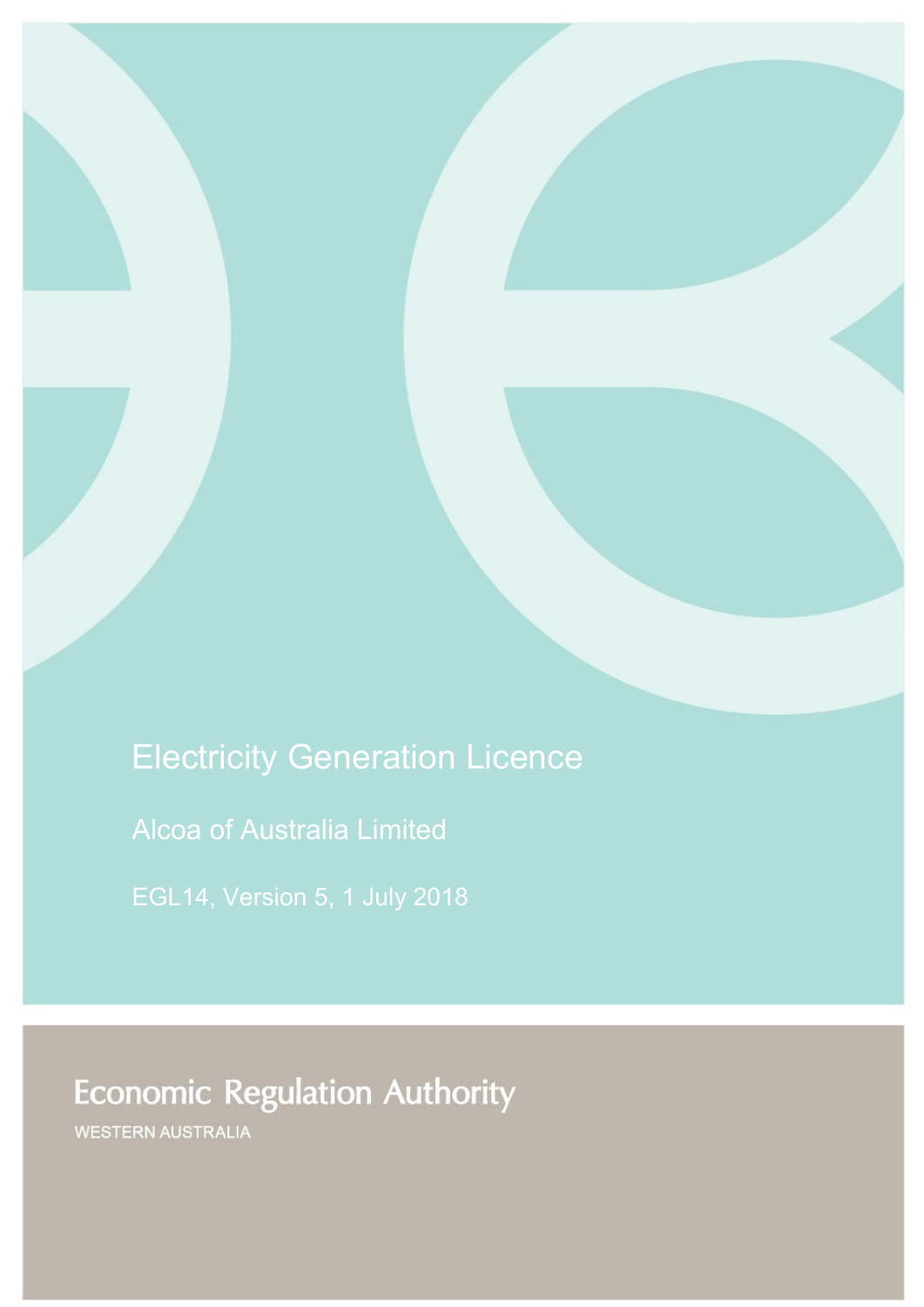### *ELECTRICITY INDUSTRY ACT 2004 (WA)*

| Licensee Name:            | Alcoa of Australia Limited                              |
|---------------------------|---------------------------------------------------------|
|                           | ABN 93 004 879 298                                      |
| Licence Area:             | The area set out in the plan referred to in clause 2.5. |
| Licence Number:           | EGL <sub>14</sub>                                       |
| <b>Commencement Date:</b> | 26 June 2006                                            |
| Version Number:           | 5                                                       |
| <b>Version Date:</b>      | 1 July 2018                                             |
| <b>Expiry Date:</b>       | 25 June 2036                                            |

Signed by a delegate; member; or the Chair of the Economic Regulation Authority

1 July 2018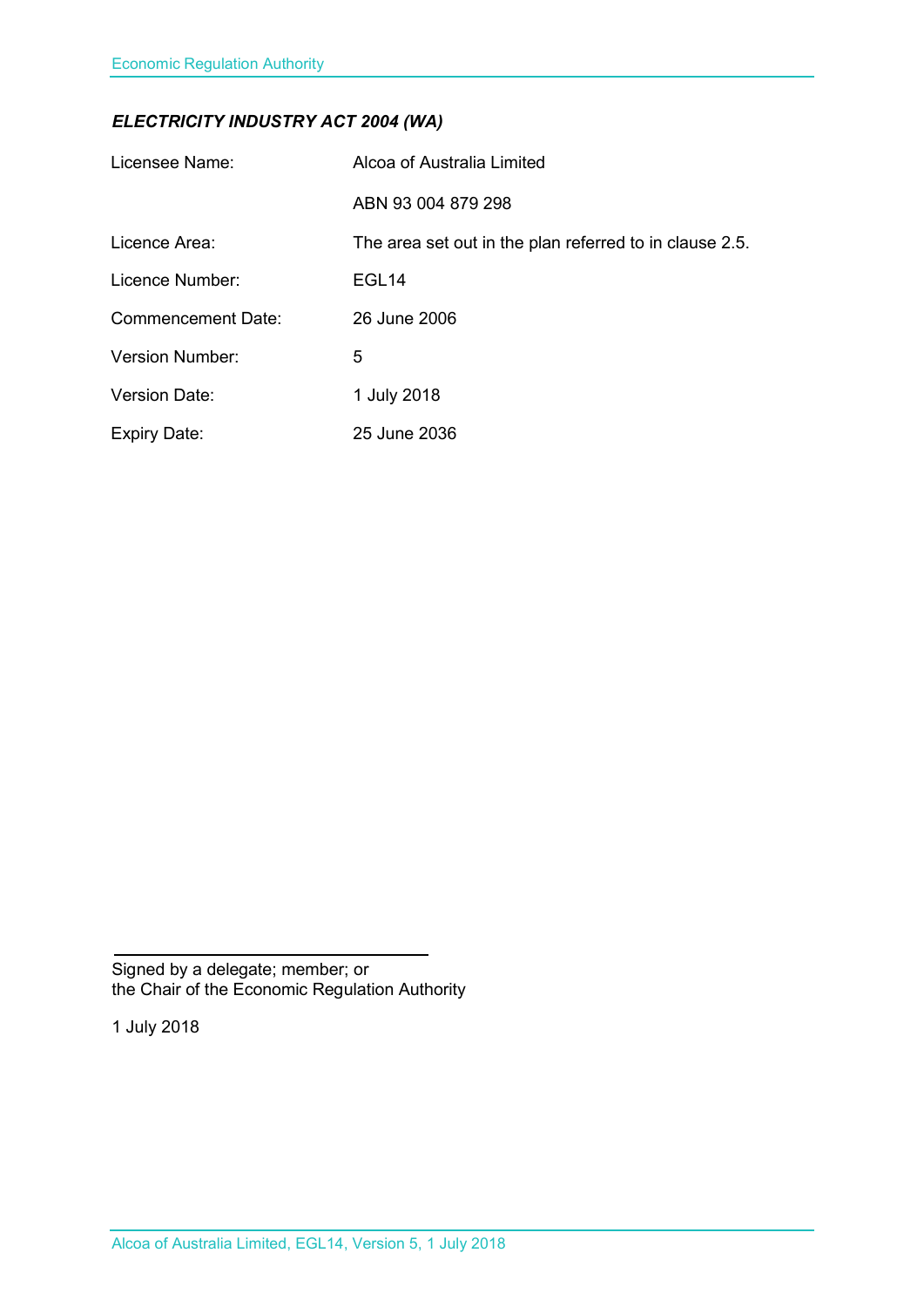### Index

| 1.                                                 |     |  |  |
|----------------------------------------------------|-----|--|--|
|                                                    | 1.1 |  |  |
|                                                    | 1.2 |  |  |
| 2.                                                 |     |  |  |
|                                                    | 2.1 |  |  |
|                                                    | 2.2 |  |  |
|                                                    | 2.3 |  |  |
|                                                    | 2.4 |  |  |
|                                                    | 2.5 |  |  |
| 3.                                                 |     |  |  |
|                                                    | 3.1 |  |  |
|                                                    | 3.2 |  |  |
|                                                    | 3.3 |  |  |
|                                                    | 3.4 |  |  |
|                                                    | 3.5 |  |  |
|                                                    | 3.6 |  |  |
|                                                    | 3.7 |  |  |
|                                                    | 3.8 |  |  |
|                                                    | 3.9 |  |  |
| $\mathbf{4}$ .                                     |     |  |  |
|                                                    | 4.1 |  |  |
|                                                    | 4.2 |  |  |
|                                                    | 4.3 |  |  |
|                                                    | 4.4 |  |  |
|                                                    | 4.5 |  |  |
| 5. AUDITS AND PERFORMANCE REPORTING OBLIGATIONS 10 |     |  |  |
|                                                    | 5.1 |  |  |
|                                                    | 5.2 |  |  |
|                                                    | 5.3 |  |  |
|                                                    |     |  |  |
|                                                    |     |  |  |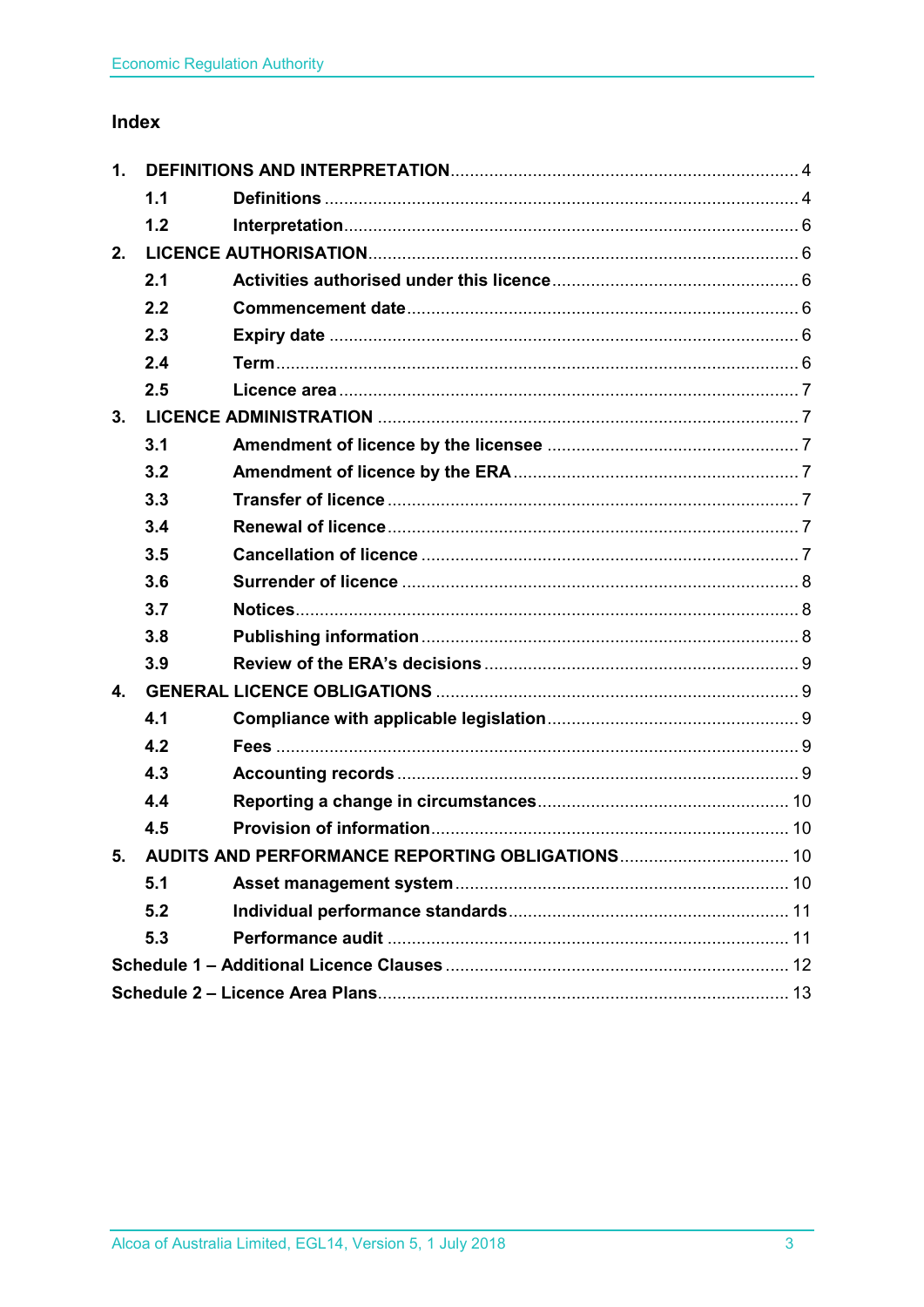#### <span id="page-3-0"></span>**1. DEFINITIONS AND INTERPRETATION**

#### <span id="page-3-1"></span>**1.1 Definitions**

1.1.1 In this *licence*, the following definitions apply unless the context otherwise requires:

*Act* means the *Electricity Industry Act 2004* (WA).

#### *applicable legislation* means:

- (a) the *Act*; and
- (b) the *Regulations* and the *Codes*.

*asset management system* means the measures that are to be taken by the *licensee* for the proper maintenance, expansion or reduction of the *generating works*.

*business day* means a day which is not a Saturday, Sunday or a Public Holiday in Western Australia.

*Code* means:

- (a) Not Used
- (b) Not Used
- (c) the *Electricity Industry (Metering) Code 2012;*
- (d) Not Used

*commencement date* means the date the *licence* was first granted by the *ERA* being the date specified in clause 2.2.

*electricity* has the meaning given to that term in section 3 of the *Act*.

*electronic means* means:

- (a) the internet;
- (b) email, being:
	- (i) in relation to the *ERA*, the *ERA's* email address as notified to the *licensee*; and
	- (ii) in relation to the *licensee*, the email address specified in the *licence* application or other such email address as notified in writing to the *ERA*; or
	- (iii) any other similar means,

but does not include facsimile or telephone.

*ERA* means the Economic Regulation Authority.

*expiry date* means the date specified in clause 2.3.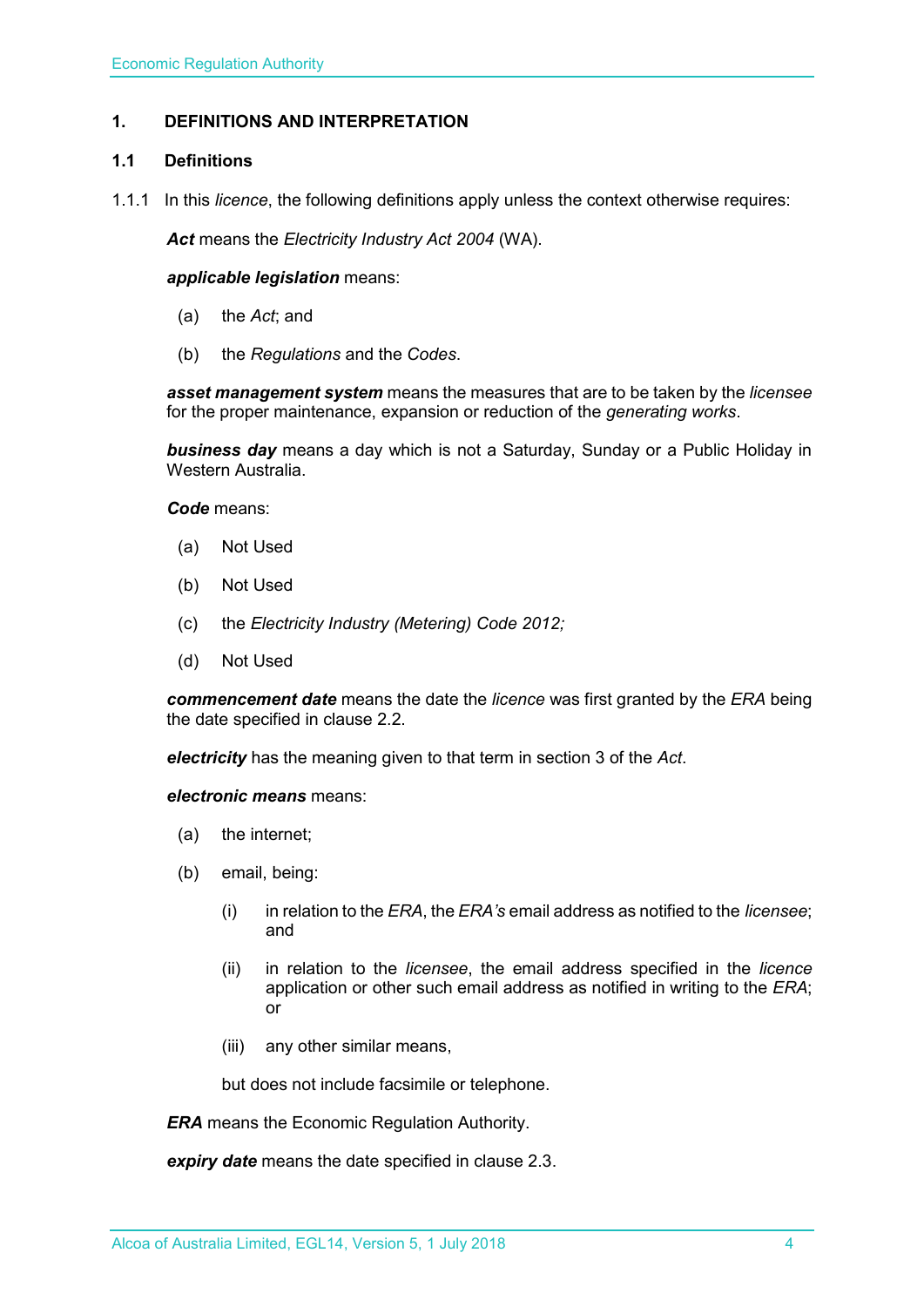*generating works* has the meaning given to that term in section 3 of the *Act.*

*individual performance standards* mean any standards prescribed by the *ERA* for an individual *licensee* pursuant to clause 5.2 of the *licence*.

*licence* means:

- (a) this document (excluding the title page and the second page of this document);
- (b) any Schedules to this document; and
- (c) any individual *performance standards* approved by the *ERA* pursuant to clause 5.2.

*licence area* is the area stated in clause 2.5 of this licence.

*licensee* means Alcoa of Australia Limited, ABN 93 004 879 298.

*licensee's assets* means the *licensee*'s *distribution system*, *transmission system* or *generating works* (as the case may be).

*notice* means a written notice, agreement, consent, direction, representation, advice, statement or other communication required or given pursuant to, or in connection with, this *licence*.

*operate* has the meaning given to that term in section 3 of the *Act*.

*performance audit* means an audit of the effectiveness of measures taken by the *licensee* to meet the *performance criteria* in this *licence*.

#### *performance criteria* means:

- (a) the terms and conditions of the *licence*; and
- (b) any other relevant matter in connection with the *applicable legislation* that the *ERA* determines should form part of the *performance audit*.

**publish** in relation to a report or information means either:

- (a) posting the report or information on the *licensee's* website; or
- (b) sending the report or information to the *ERA* to be published on the *ERA's* website.

#### *Regulations* means:

- (a) *Economic Regulation Authority (Licensing Funding) Regulations 2014*;
- (b) Not Used
- (c) Not Used
- (d) *Electricity Industry (Licence Conditions) Regulations 2005*;
- (e) Not Used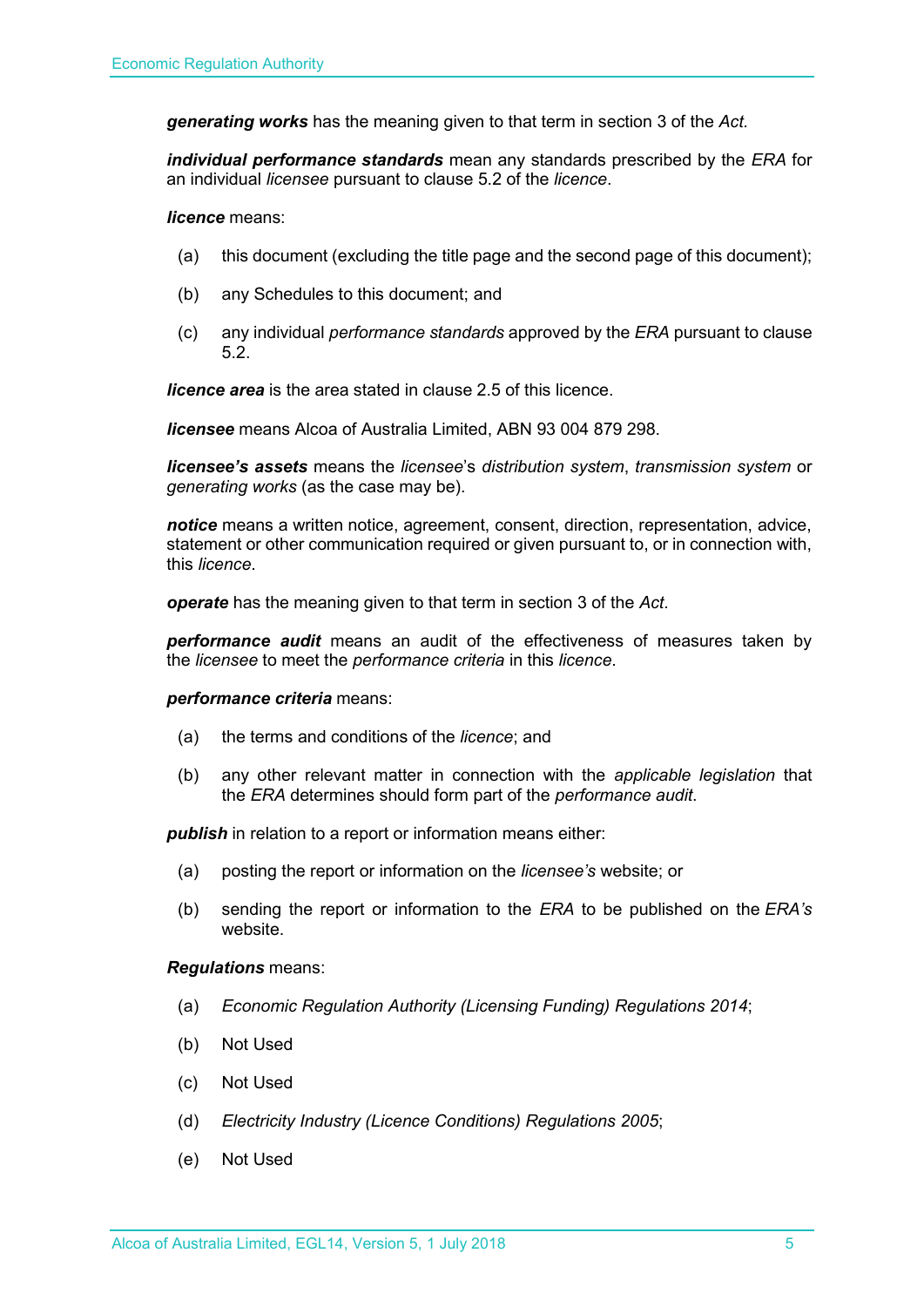(f) Not Used

*related body corporate* has the meaning given to that term in section 50 of the *Corporations Act 2001 (Cwth)*.

*reviewable decision* means a decision by the *ERA* pursuant to:

- (a) clause 3.8.3;
- (b) clause 5.1.5;
- (c) clause 5.1.7;
- (d) clause 5.2.2;
- (e) clause 5.3.2; or
- (f) clause 5.3.4,

of this *licence*.

*version date* means the date on which the *licence* was last amended pursuant to clause 3.1 or clause 3.2.

#### <span id="page-5-0"></span>**1.2 Interpretation**

1.2.1 A reference in this *licence* to any *applicable legislation* includes, unless the context otherwise requires, any statutory modification, amendment, replacement or re-enactment of that *applicable legislation*.

#### <span id="page-5-1"></span>**2. LICENCE AUTHORISATION**

#### <span id="page-5-2"></span>**2.1 Activities authorised under this licence**

2.1.1 The *licensee* is granted a licence for the *licence area* to construct and *operate generating works* or *operate* existing *generating works* in accordance with the terms and conditions of this *licence*.

#### <span id="page-5-3"></span>**2.2 Commencement date**

2.2.1 26 June 2006

#### <span id="page-5-4"></span>**2.3 Expiry date**

2.3.1 25 June 2036

#### <span id="page-5-5"></span>**2.4 Term [Section 15 of the Act]**

- 2.4.1 This *licence* commences on the *commencement date* and continues until the earlier of:
	- (a) the cancellation of the *licence* pursuant to clause 3.5 of this *licence*;
	- (b) the surrender of the *licence* pursuant to clause 3.6 of this *licence*; or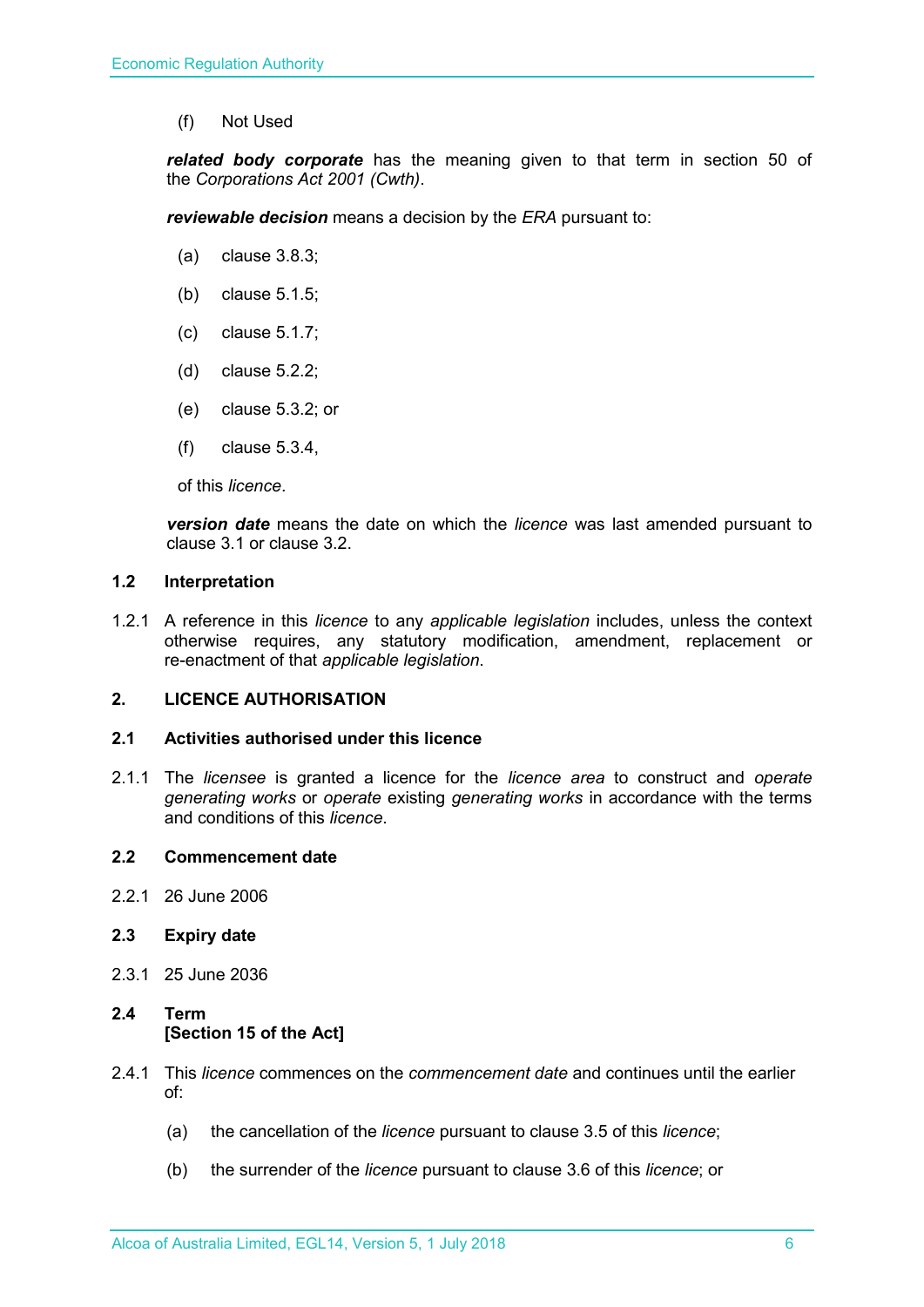(c) the *expiry date*.

#### <span id="page-6-0"></span>**2.5 Licence area**

2.5.1 The *licence area* is set out in plan(s):

ERA-EL-086A, ERA-EL-087A and ERA-EL-088A

2.5.2 The *licence area* plan(s) is provided in Schedule 2.

#### <span id="page-6-1"></span>**3. LICENCE ADMINISTRATION**

- <span id="page-6-2"></span>**3.1 Amendment of licence by the licensee [Section 21 of the Act]**
- 3.1.1 The *licensee* may apply to the *ERA* to amend the *licence* in accordance with the *Act.*

#### <span id="page-6-3"></span>**3.2 Amendment of licence by the ERA [Section 22 of the Act]**

- 3.2.1 Subject to any *applicable legislation*, the *ERA* may amend the *licence* at any time in accordance with this clause.
- 3.2.2 Before amending the *licence* under clause 3.2.1, the *ERA* must:
	- (a) provide the *licensee* with written *notice* of the proposed amendments under consideration by the *ERA*;
	- (b) allow 15 *business days* for the *licensee* to make submissions on the proposed amendments; and
	- (c) take into consideration those submissions.
- 3.2.3 This clause also applies to the substitution of the existing *licence*.
- 3.2.4 For avoidance of doubt, the *licensee* will not have to pay a fee for amendments under clause 3.2.1.

#### <span id="page-6-4"></span>**3.3 Transfer of licence [Section 18 of the Act]**

3.3.1 This *licence* may be transferred only in accordance with the *Act.*

#### <span id="page-6-5"></span>**3.4 Renewal of licence [Section 16 of the Act]**

3.4.1 This *licence* may be renewed only in accordance with the *Act*.

#### <span id="page-6-6"></span>**3.5 Cancellation of licence [Section 35 of the Act]**

3.5.1 This *licence* may be cancelled only in accordance with the *Act*.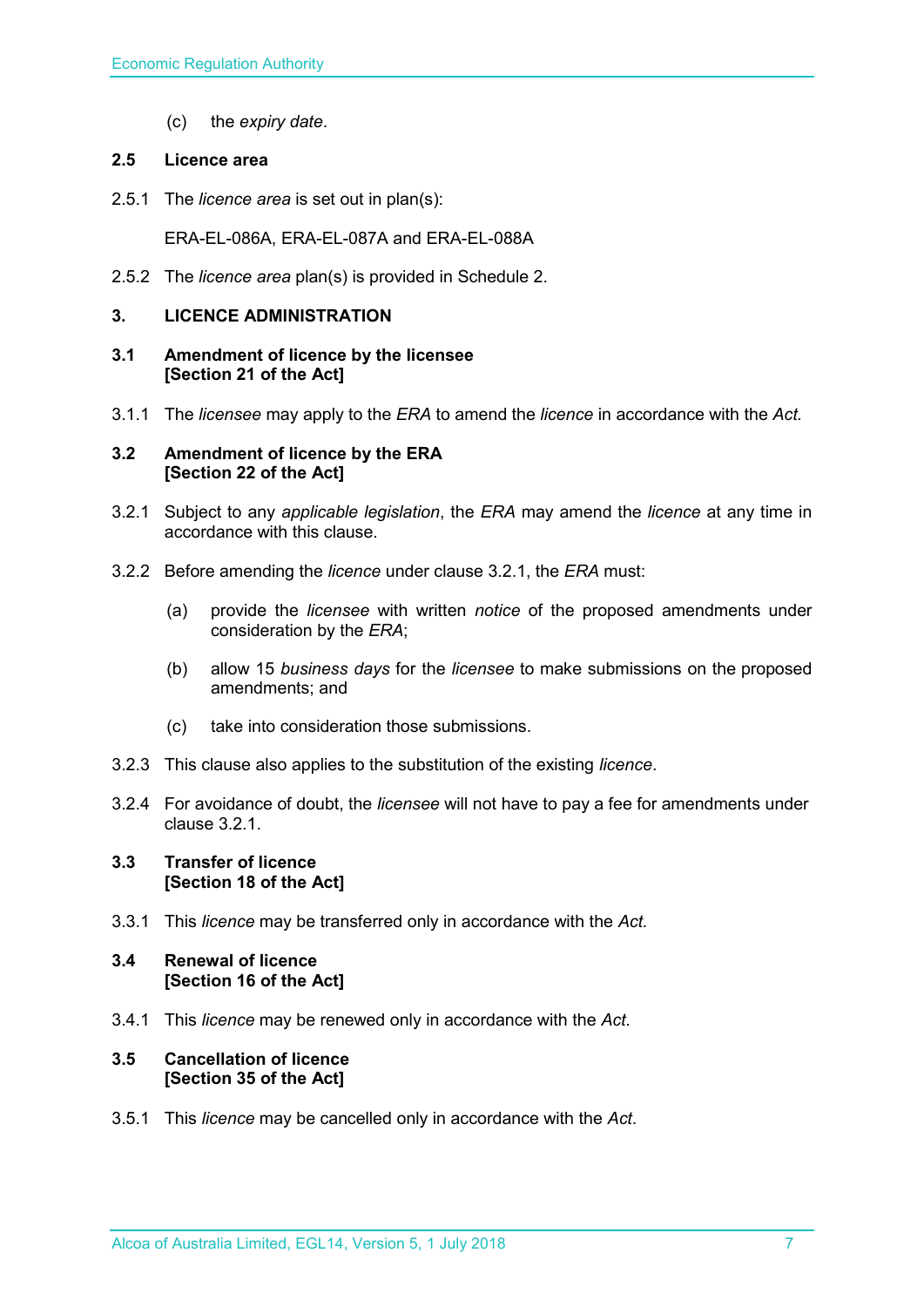#### <span id="page-7-0"></span>**3.6 Surrender of licence [Schedule 1 of the Act]**

- 3.6.1 The *licensee* may only surrender the *licence* pursuant to this clause 3.6.
- 3.6.2 If the *licensee* intends to surrender the *licence* the *licensee* must, by *notice* in writing to the *ERA*:
	- (a) set out the date that the *licensee* wishes the surrender of the *licence* to be effective; and
	- (b) set out the reasons why the *licensee* wishes to surrender the *licence*, including the reasons why it would not be contrary to the public interest for the surrender of the *licence* to be effective on the date set out in the *notice*.
- 3.6.3 Upon receipt of the *notice* from the *licensee* pursuant to clause 3.6.2, the *ERA* will publish the *notice*.
- 3.6.4 Notwithstanding clause 3.6.2, the surrender of the *licence* will only take effect on the later of the day that:
	- (a) the *ERA* publishes a *notice* of the surrender in the Western Australian Government Gazette, such date to be at the discretion of the *ERA*; and
	- (b) the *licensee* hands back the *licence* to the *ERA*.
- 3.6.5 The *licensee* will not be entitled to a refund of any fees by the *ERA*.

#### <span id="page-7-1"></span>**3.7 Notices**

- 3.7.1 Unless otherwise specified, all *notices* must be in writing.
- 3.7.2 A *notice* will be regarded as having been sent and received:
	- (a) when delivered in person to the addressee; or
	- (b) three *business days* after the date of posting if the *notice* is posted in Western Australia; or
	- (c) five *business days* after the date of posting if the *notice* is posted outside Western Australia; or
	- (d) if sent by facsimile when, according to the sender's transmission report, the *notice* has been successfully received by the addressee; or
	- (e) if sent by *electronic means* when, according to the sender's electronic record, the *notice* has been successfully sent to the addressee.

#### <span id="page-7-2"></span>**3.8 Publishing information**

3.8.1 The *ERA* may direct the *licensee* to *publish*, within a specified timeframe, any information it considers relevant in connection with the *licensee* or the performance by the *licensee* of its obligations under this *licence*.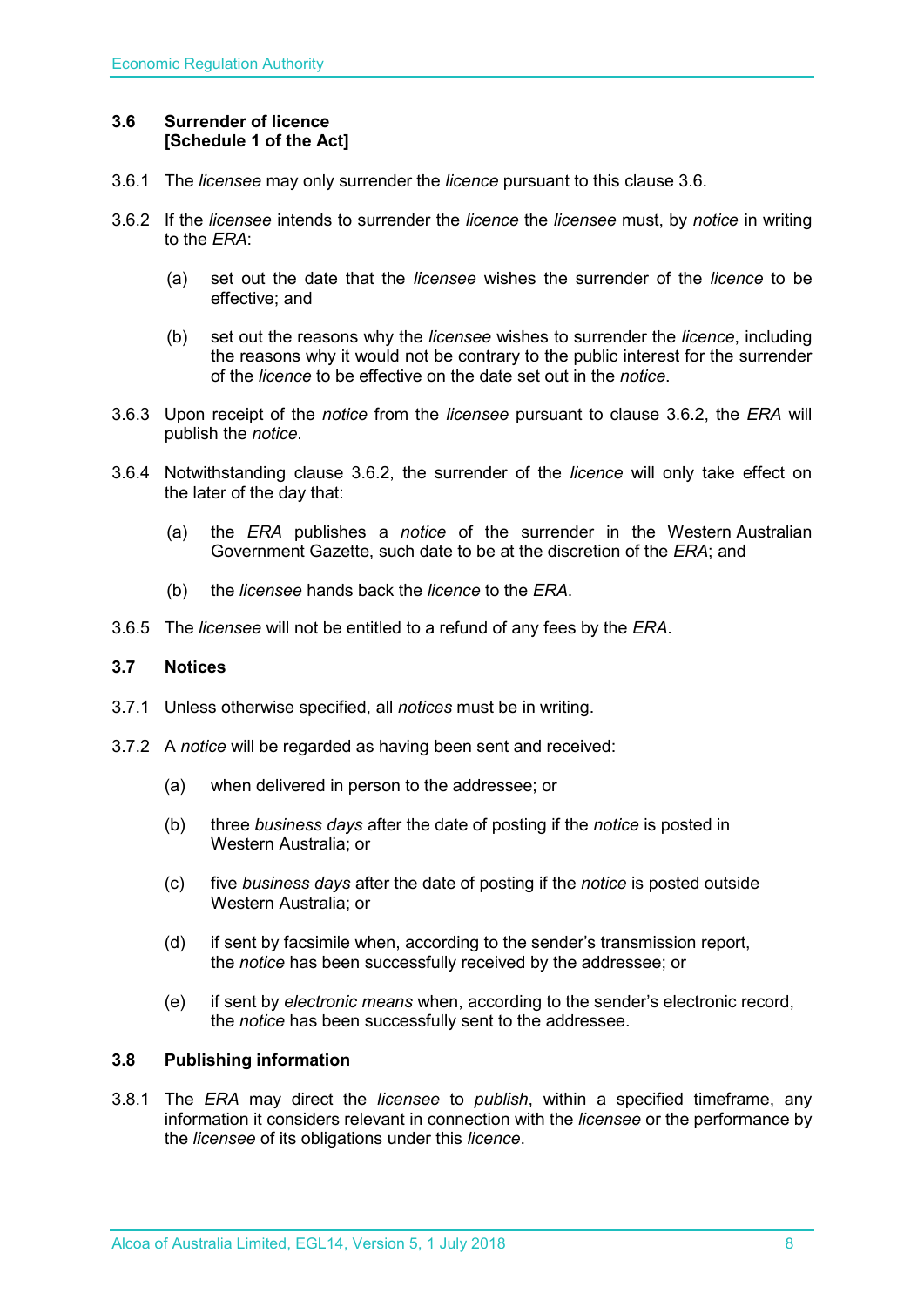- 3.8.2 Subject to clause 3.8.3, the *licensee* must *publish* the information referred to in clause 3.8.1.
- 3.8.3 If the *licensee* considers that the information is confidential it must:
	- (a) immediately notify the *ERA*; and
	- (b) seek a review of the *ERA's* decision in accordance with clause 3.9.
- 3.8.4 Once it has reviewed the decision, the *ERA* will direct the *licensee* in accordance with the review to:
	- (a) *publish* the information;
	- (b) *publish* the information with the confidential information removed or modified; or
	- (c) not *publish* the information.

#### <span id="page-8-0"></span>**3.9 Review of the ERA's decisions**

- 3.9.1 The *licensee* may seek a review of a *reviewable decision* by the *ERA* pursuant to this *licence* in accordance with the following procedure:
	- (a) the *licensee* shall make a submission on the subject of the *reviewable decision* within 10 *business days* (or other period as approved by the *ERA*) of the decision; and
	- (b) the *ERA* will consider the submission and provide the *licensee* with a written response within 20 *business days*.
- 3.9.2 For avoidance of doubt, this clause does not apply to a decision of the *ERA* pursuant to the *Act*, nor does it restrict the *licensee's* right to have a decision of the *ERA* reviewed in accordance with the *Act*.

#### <span id="page-8-1"></span>**4. GENERAL LICENCE OBLIGATIONS**

#### <span id="page-8-2"></span>**4.1 Compliance with applicable legislation**

4.1.1 Subject to any modifications or exemptions granted pursuant to the *Act*, the *licensee* must comply with any *applicable legislation*.

#### <span id="page-8-3"></span>**4.2 Fees**

4.2.1 The *licensee* must pay the applicable fees and charges in accordance with the *Regulations*.

#### <span id="page-8-4"></span>**4.3 Accounting records [Schedule 1 of the Act]**

4.3.1 The *licensee* and any *related body corporate* must maintain accounting records that comply with standards issued by the Australian Accounting Standards Board or equivalent International Accounting Standards.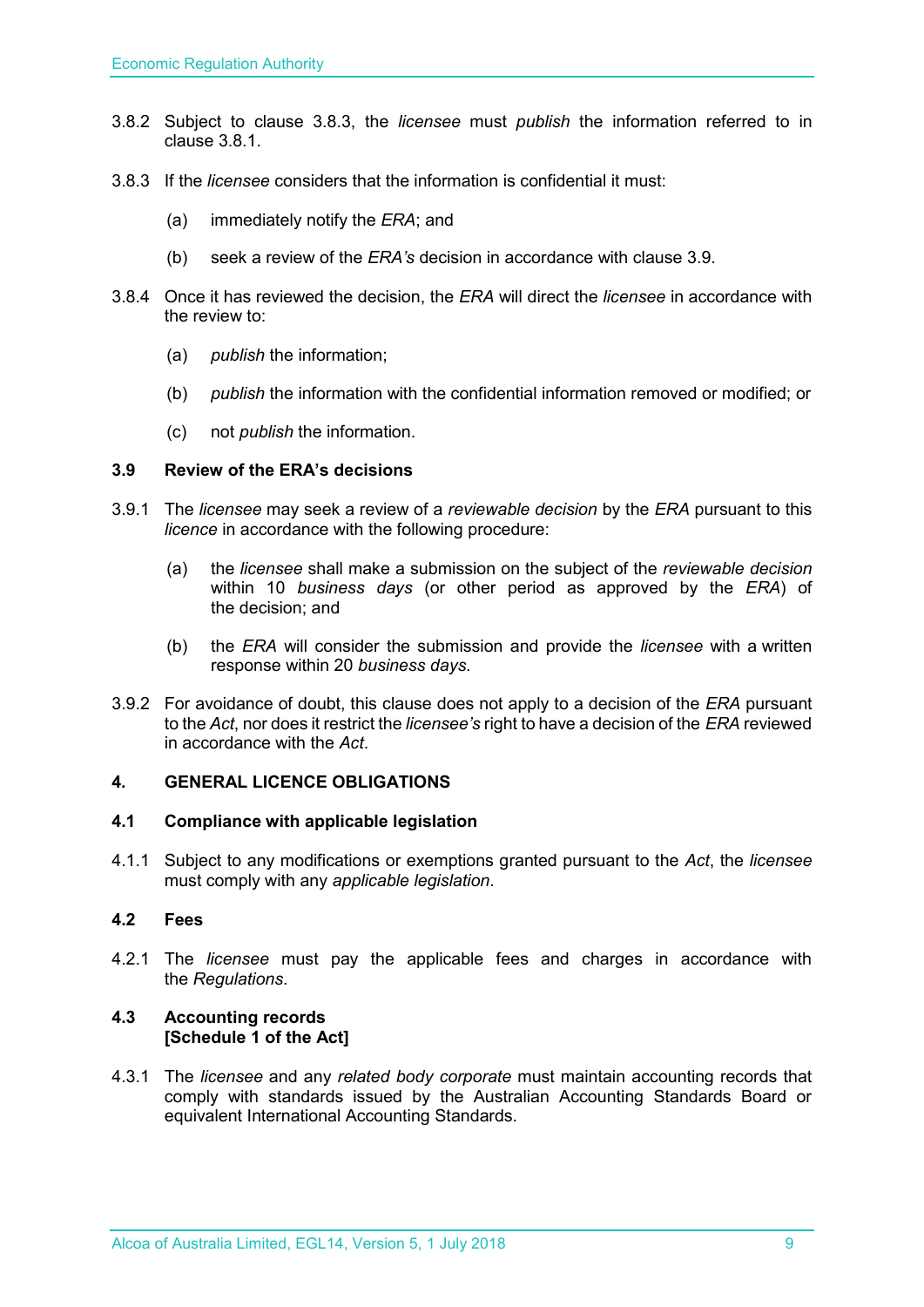#### <span id="page-9-0"></span>**4.4 Reporting a change in circumstances**

- 4.4.1 The *licensee* must report to the *ERA*:
	- (a) if the *licensee* is under external administration as defined by the *Corporations Act 2001 (Cwth)* within 2 *business days* of such external administration occurring; or
	- (b) if the *licensee*:
		- (i) experiences a change in the *licensee's* corporate, financial or technical circumstances upon which this *licence* was granted; and
		- (ii) the change may materially affect the *licensee's* ability to perform its obligations under this *licence*,

within 10 *business days* of the change occurring; or

- (c) if the:
	- (i) *licensee's* name;
	- (ii) *licensee's* ABN; or
	- (iii) *licensee's* address,

changes, within 10 *business days* of the change occurring.

#### <span id="page-9-1"></span>**4.5 Provision of information [Schedule 1 of the Act]**

4.5.1 The *licensee* must provide to the *ERA*, in the manner and form described by the *ERA*, specified information on any matter relevant to the operation or enforcement of the *licence*, the operation of the licensing scheme provided for in Part 2 of the *Act*, or the performance of the *ERA's* functions under that Part.

#### <span id="page-9-2"></span>**5. AUDITS AND PERFORMANCE REPORTING OBLIGATIONS**

#### <span id="page-9-3"></span>**5.1 Asset management system [Section 14 of the Act]**

- 5.1.1 The *licensee* must provide for an *asset management system* in respect of the *licensee's assets*.
- 5.1.2 The *licensee* must notify the *ERA* of the details of the *asset management system* within five *business days* from the later of:
	- (a) the *commencement date*; and
	- (b) the completion of construction of the *licensee's assets*.
- 5.1.3 The *licensee* must notify the *ERA* of any substantial change to the *asset management system* within ten *business days* of such change.
- 5.1.4 The *licensee* must provide the *ERA* with a report by an independent expert, acceptable to the *ERA*, as to the effectiveness of the *asset management system* not less than once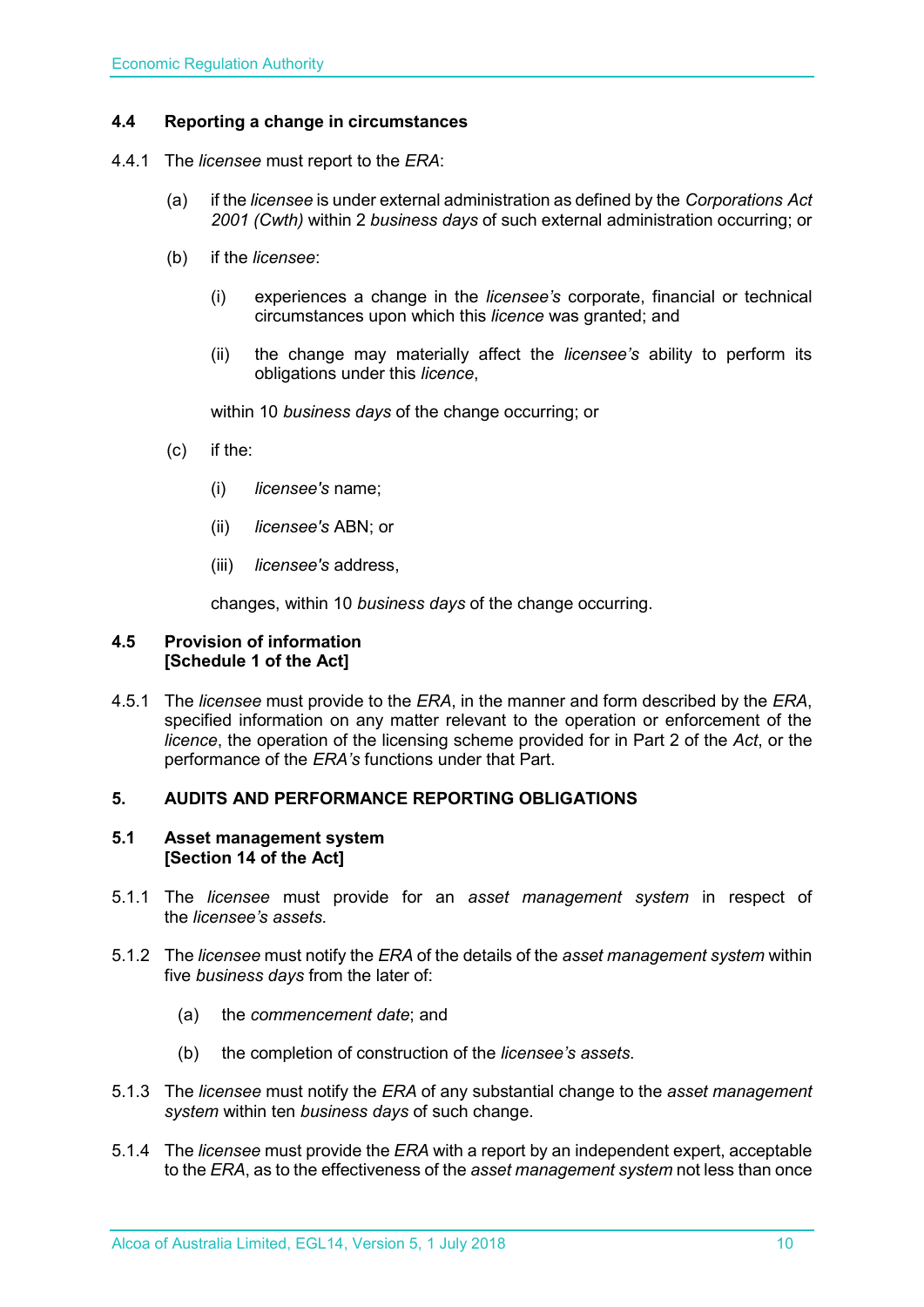in every period of 24 months calculated from the *commencement date (*or any longer period that the *ERA* allows by *notice* in writing).

- 5.1.5 The *licensee* must comply, and must require the *licensee's* expert to comply, with the *ERA's* standard audit guidelines.
- 5.1.6 The *licensee* may seek a review of any of the requirements of the *ERA*'s standard audit guidelines dealing with the *asset management system* in accordance with clause 3.9.
- 5.1.7 The review of the *asset management system* must be conducted by an independent expert approved by the *ERA*. If the *licensee* fails to nominate an independent expert within one month of the date that the review of the *asset management system* was due, or the independent expert nominated by the *licensee* is rejected on two successive occasions by the *ERA*, the *ERA* may choose an independent expert to conduct the review of the *asset management system*.

#### <span id="page-10-0"></span>**5.2 Individual performance standards**

- 5.2.1 Performance standards are contained in *applicable legislation*.
- 5.2.2 The *ERA* may prescribe *individual performance standards* applying to the *licensee* in respect of the *licensee's* obligations under this *licence* or the *applicable legislation*.
- 5.2.3 Before approving any *individual performance standards* under this clause, the *ERA* will:
	- (a) provide the *licensee* with a copy of the proposed *individual performance standards*;
	- (b) allow 15 *business days* for the *licensee* to make submissions on the proposed *individual performance standards*; and
	- (c) take into consideration those submissions.
- 5.2.4 Once approved by the *ERA*, the *individual performance standards* are included as additional terms and conditions to this *licence*.

#### <span id="page-10-1"></span>**5.3 Performance audit [Section 13 of the Act]**

- 5.3.1 The *licensee* must, unless otherwise notified in writing by the *ERA*, provide the *ERA* with a *performance audit* within 24 months after the *commencement date*, and every 24 months thereafter.
- 5.3.2 The *licensee* must comply, and must require the *licensee's* auditor to comply, with the *ERA's* standard audit guidelines.
- 5.3.3 The *licensee* may seek a review of any of the requirements of the *ERA*'s standard audit guidelines in accordance with clause 3.9.
- 5.3.4 The *performance audit* must be conducted by an independent auditor approved by the *ERA*. If the *licensee* fails to nominate an auditor within one month of the date that the *performance audit* was due, or the auditor nominated by the *licensee* is rejected on two successive occasions by the *ERA*, the *ERA* may choose an independent auditor to conduct the *performance audit*.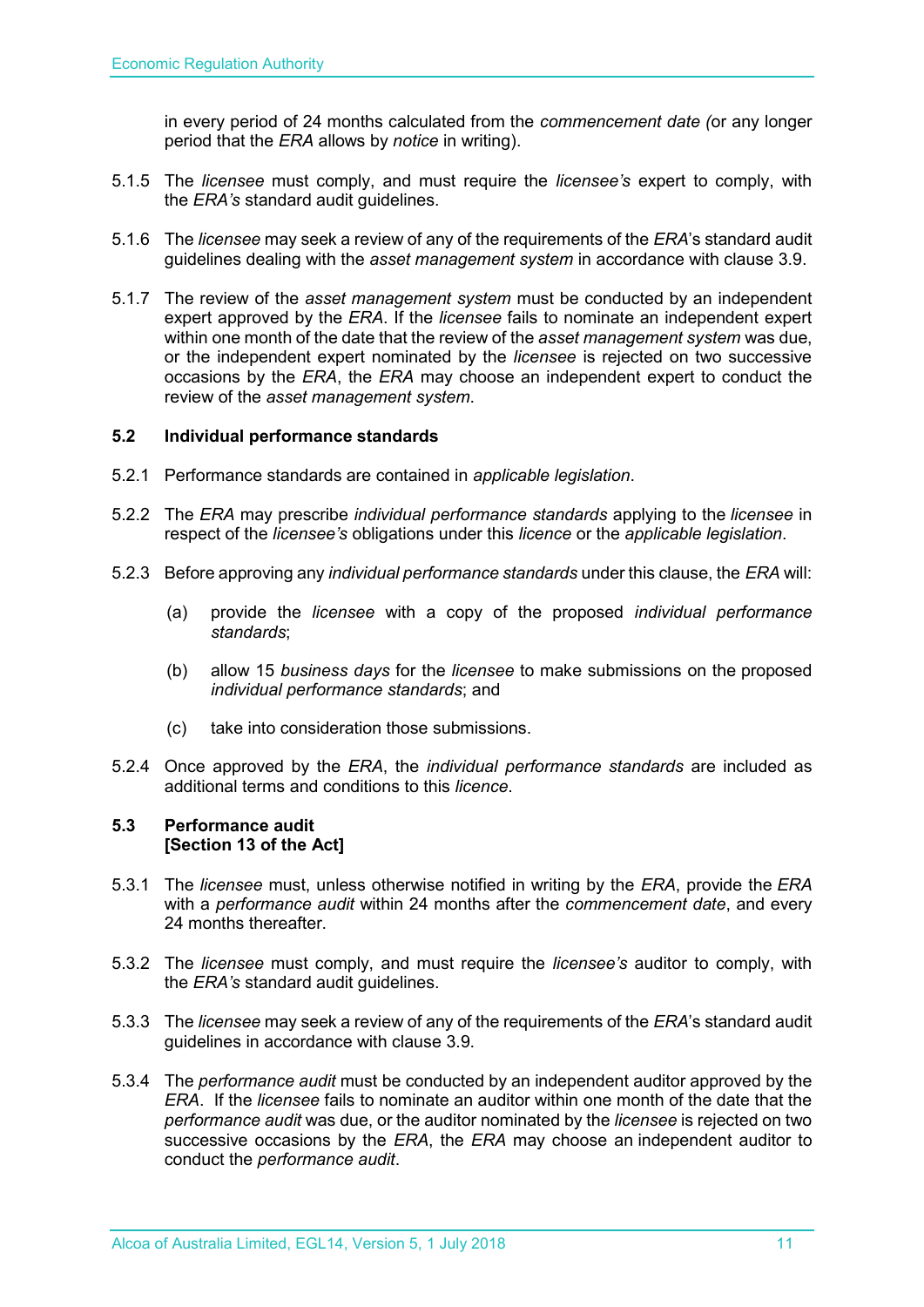### <span id="page-11-0"></span>**Schedule 1 – Additional Licence Clauses**

## **(Not Used)**

Alcoa of Australia Limited, EGL14, Version 5, 1 July 2018 12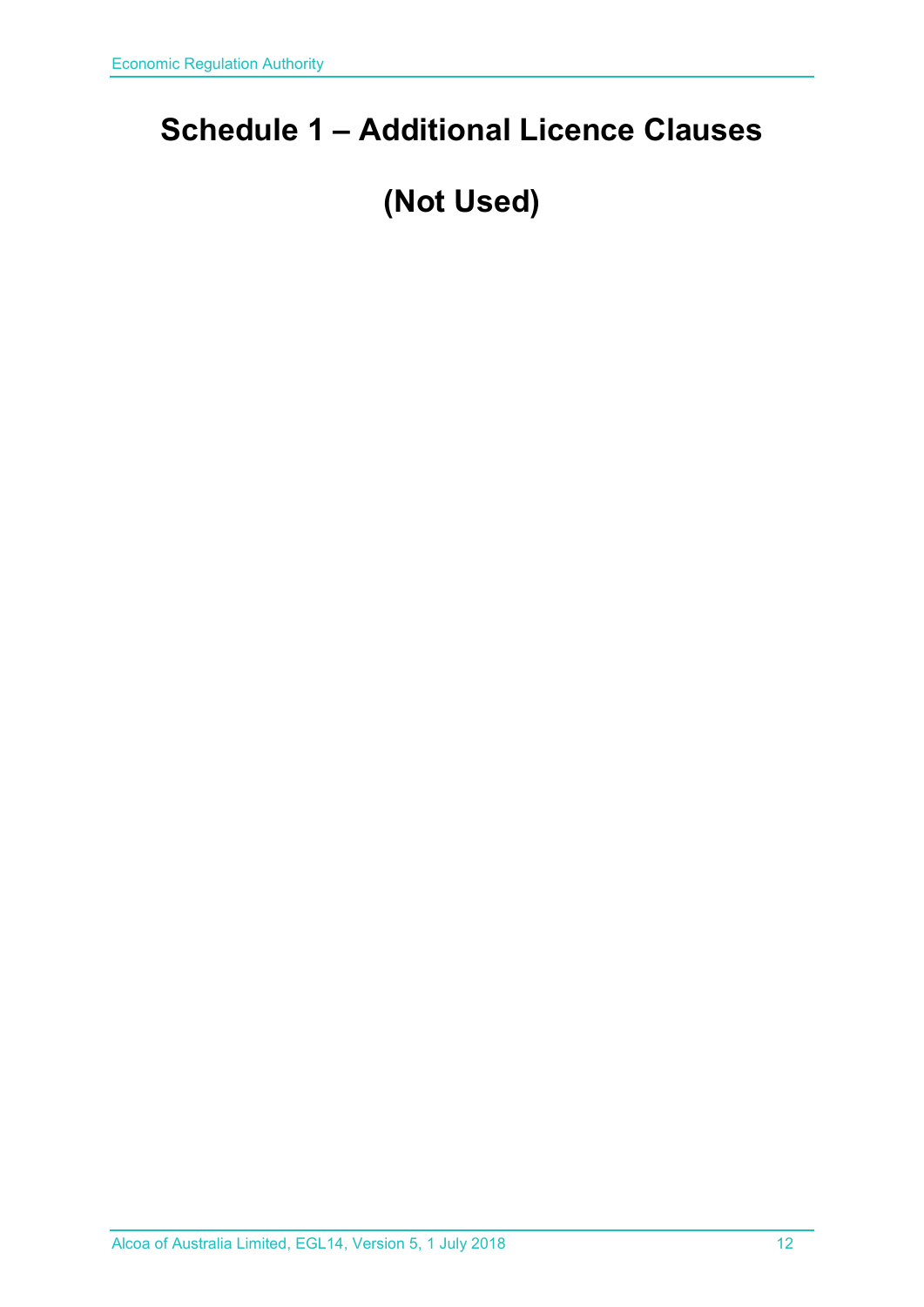### <span id="page-12-0"></span>**Schedule 2 – Licence Area Plans**